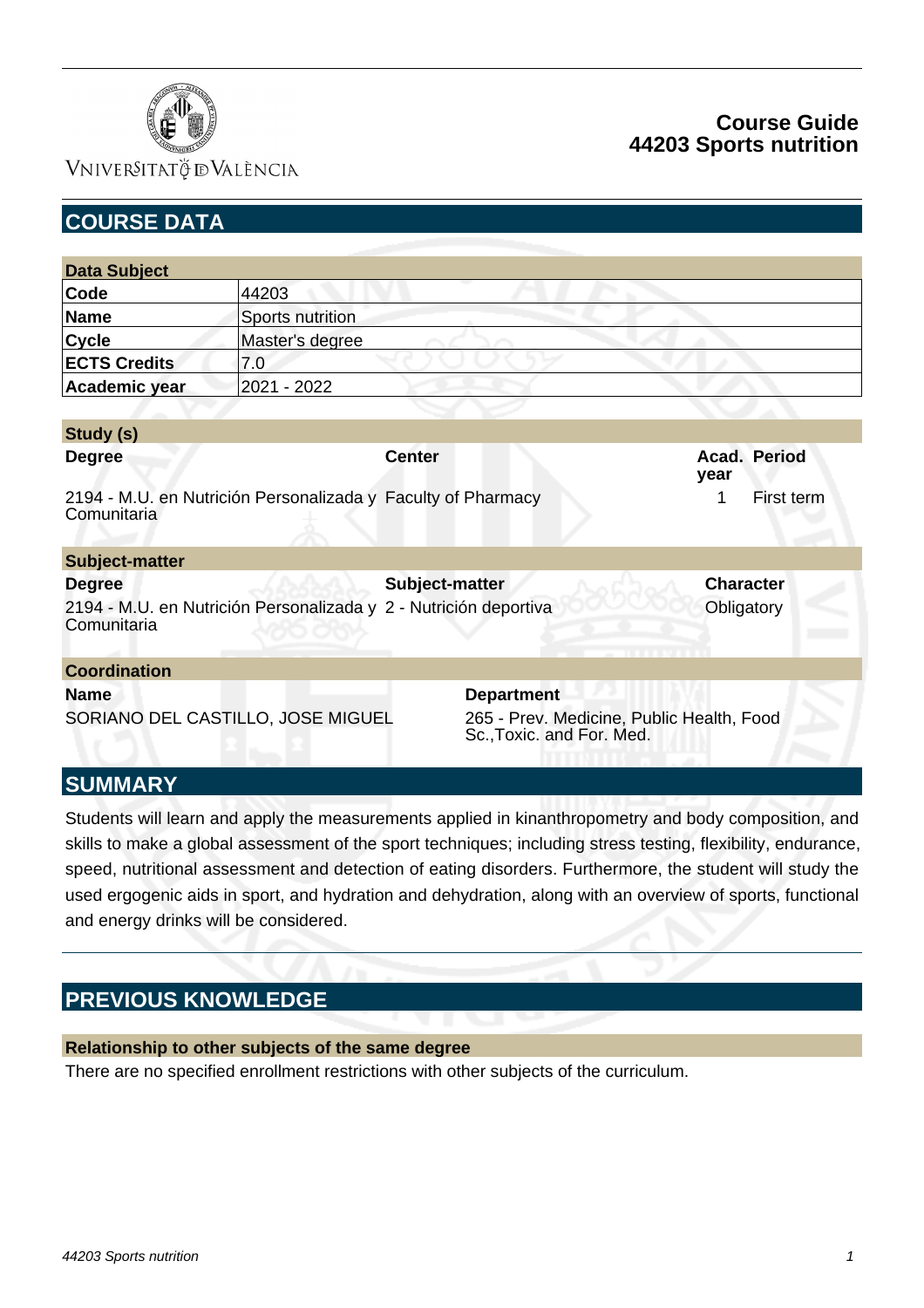



### VNIVERSITATÖ IDVALÈNCIA

#### **Other requirements**

Not applicable

## **OUTCOMES**

#### **2194 - M.U. en Nutrición Personalizada y Comunitaria**

- Students can apply the knowledge acquired and their ability to solve problems in new or unfamiliar environments within broader (or multidisciplinary) contexts related to their field of study.
- Students are able to integrate knowledge and handle the complexity of formulating judgments based on information that, while being incomplete or limited, includes reflection on social and ethical responsibilities linked to the application of their knowledge and judgments.
- Students can communicate their conclusions, and the knowledge and rationale underpinning these, to specialist and non-specialist audiences, clearly and unambiguously.
- Students have the learning skills that will allow them to continue studying in a way that will be largely self-directed or autonomous.
- Students have the knowledge and understanding that provide a basis or an opportunity for originality in developing and/or applying ideas, often within a research context.
- Ser capaces de obtener y de seleccionar la información y las fuentes relevantes para la resolución de problemas, elaboración de estrategias y asesoramiento.
- Contemplar en conjunto y tener en cuenta los distintos aspectos y las implicaciones en los distintos aspectos de las decisiones y opciones adoptadas, sabiendo elegir o aconsejar las más convenientes dentro de la ética, la legalidad y los valores de la convivencia social.
- Know how to work in multidisciplinary teams reproducing real contexts and contributing and coordinating their own knowledge with that of other branches and participants.
- Proyectar sobre problemas concretos sus conocimientos y saber resumir y extractar los argumentos y las conclusiones más relevantes para su resolución.
- Planificar, ordenar y encauzar actividades de manera que se eviten en lo posible los emprevistos, se prevean y minimicen los eventuales problemas y se anticipen sus soluciones.
- Elaborar y manejar los escritos, informes y procedimientos de actuación más idóneos para los problemas suscitados y utilizando un lenguaje no sexista.
- Utilizar las distintas técnicas de exposición oral, escrita, presentaciones, paneles, etc., para comunicar sus conocimientos, propuestas y posiciones y teniendo en cuenta un lenguaje integrador e igualitario.
- Estudiar puntos anatómicos, proporcionalidad y composición corporal en el marco de la cineantropometría y la antropometría.
- Planificar estrategias de intervención para hidratar.
- Planificar por disciplinas deportivas las estrategias de intervención dietética.
- Conocer las diferentes ayudas ergogénicas.
- Adquirir el conocimiento que permita actuar en respeto a los derechos fundamentales y a los principios de igualdad.

# **LEARNING OUTCOMES**

#### **English version is not available**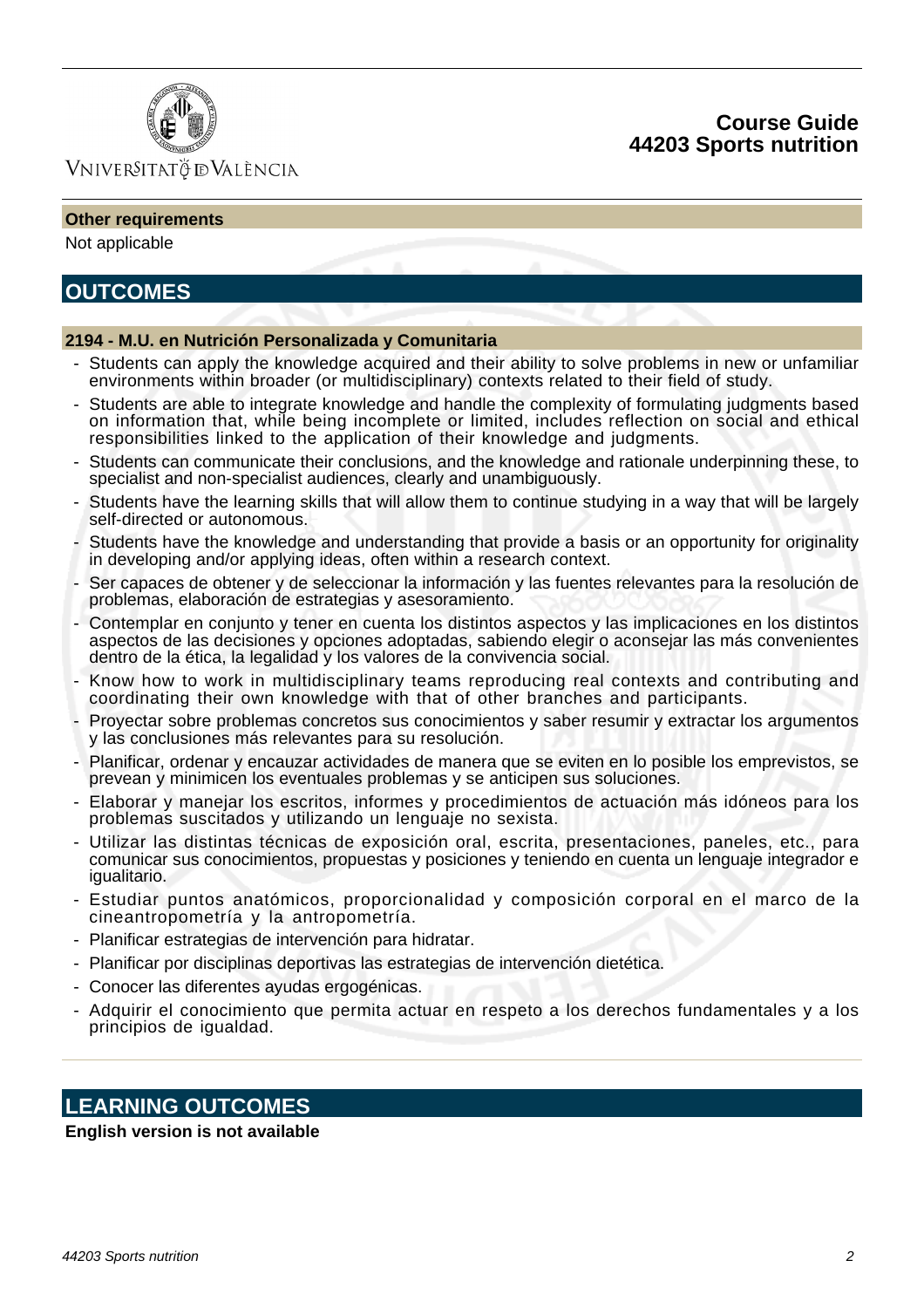

### **Course Guide 44203 Sports nutrition**

### VNIVERSITATÖ IDVALÈNCIA

- Conocer las herramientas, técnicas y procedimientos estandarizados para la medida de la composición corporal.
- Saber aplicar la programación y la periodización del entrenamiento deportivo.
- Conocer y valorar las ayudas ergogénicas.
- Saber aplicar las técnicas de hidratación deportiva, así como los diferentes tipos de bebidas aplicadas en deporte.
- Realizar planificaciones dietéticas de acuerdo al tipo de deporte.
- Conocer estrategias de coaching aplicada al deportista.
- Abordar posibles lesiones y trastornos del comportamiento alimentario deportivo.

Interpretar las pruebas de esfuerzo.

# **DESCRIPTION OF CONTENTS**

#### **2. Sport Nutrition**

 Kineanthrometry and body composition Stress testing: Design and Interpretation Mechanical, psychological, physiological and phytotherapeutic aids: An ergogenic approach Pharmacological aids used in sports Are there nutritional ergogenic aids useful? Planning and scheduling the exercise Tests for the assessment of muscular and cardio-respiratory endurance: theory and practice Tests for the assessment of the strength and speed: theory and practice Hydration and dehydration in sport Sports and energy drinks and functional Planning dietary aerobic and anaerobic sports Eating disorders in sport

# **WORKLOAD**

| <b>ACTIVITY</b>                              | <b>Hours</b> | % To be attended |
|----------------------------------------------|--------------|------------------|
| Theory classes                               | 18,00        | 100              |
| <b>Classroom practices</b>                   | 15,00        | 100              |
| Other activities                             | 8,00         | 100              |
| Seminars                                     | 6,00         | 100              |
| <b>Tutorials</b>                             | 6,00         | 100              |
| Computer classroom practice                  | 4,00         | 100              |
| Attendance at events and external activities | 6,00         | O                |
| Development of individual work               | 6,00         | ი                |
| Study and independent work                   | 26,00        | 0                |
| <b>Preparing lectures</b>                    | 32,00        | 0                |
| Preparation of practical classes and problem | 48,00        |                  |
| TOTAL                                        | 175,00       |                  |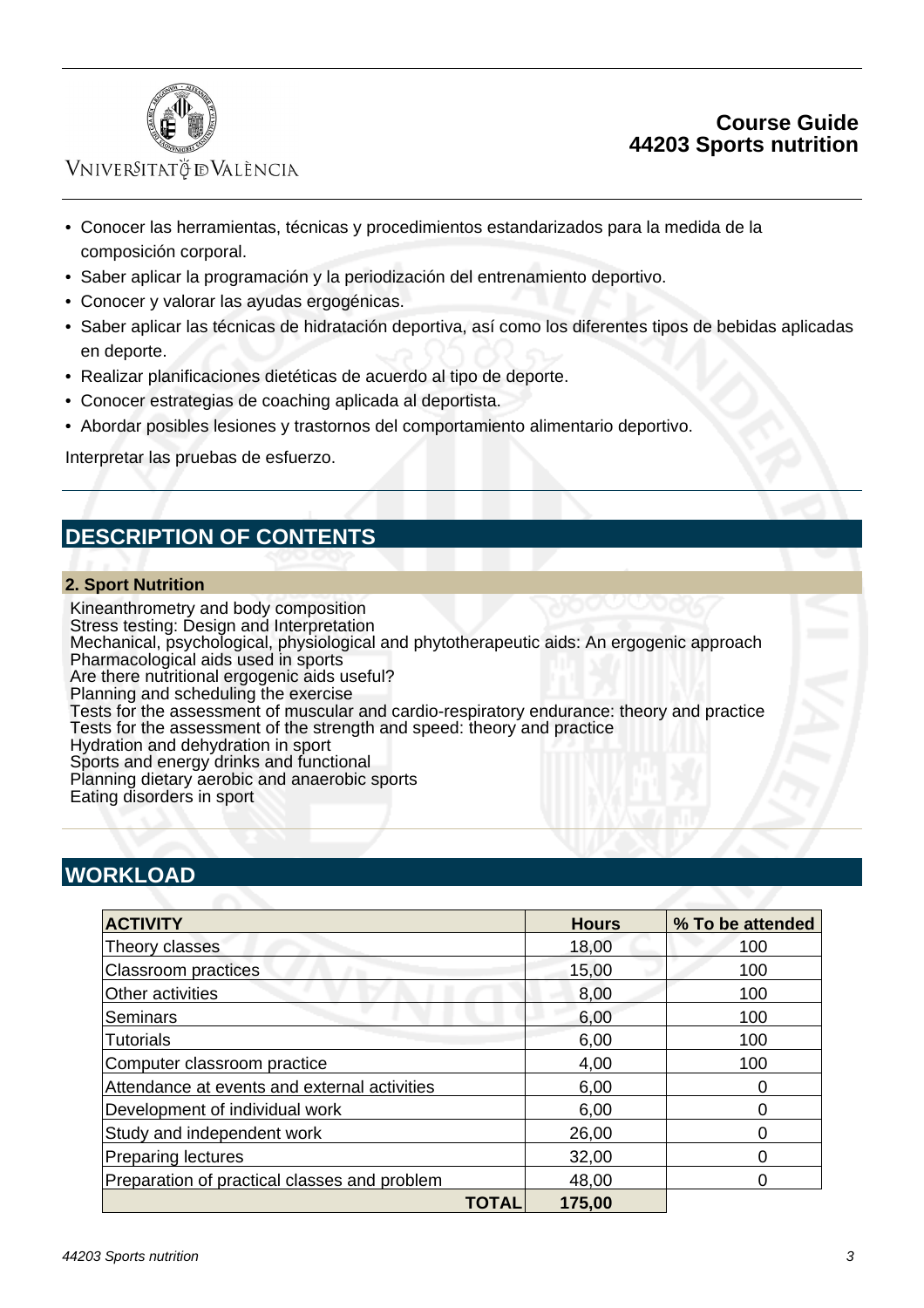

### **Course Guide 44203 Sports nutrition**

VNIVERSITATÖ ID VALÈNCIA

# **TEACHING METHODOLOGY**

- Lectures, participatory lecture
- Resolution of case studies and case reports
- Seminars
- Project Development
- Project Rating
- Tour companies and NGOs
- Debate and discussion
- Expert Conference
- Working Group

In addition, the contents of the module will be related to the Sustainable Development Goals (SDG). This is intended to provide students with knowledge, skills and motivation to understand and address these SDGs, while promoting reflection and criticism.

## **EVALUATION**

- Theory test
- Practical Examination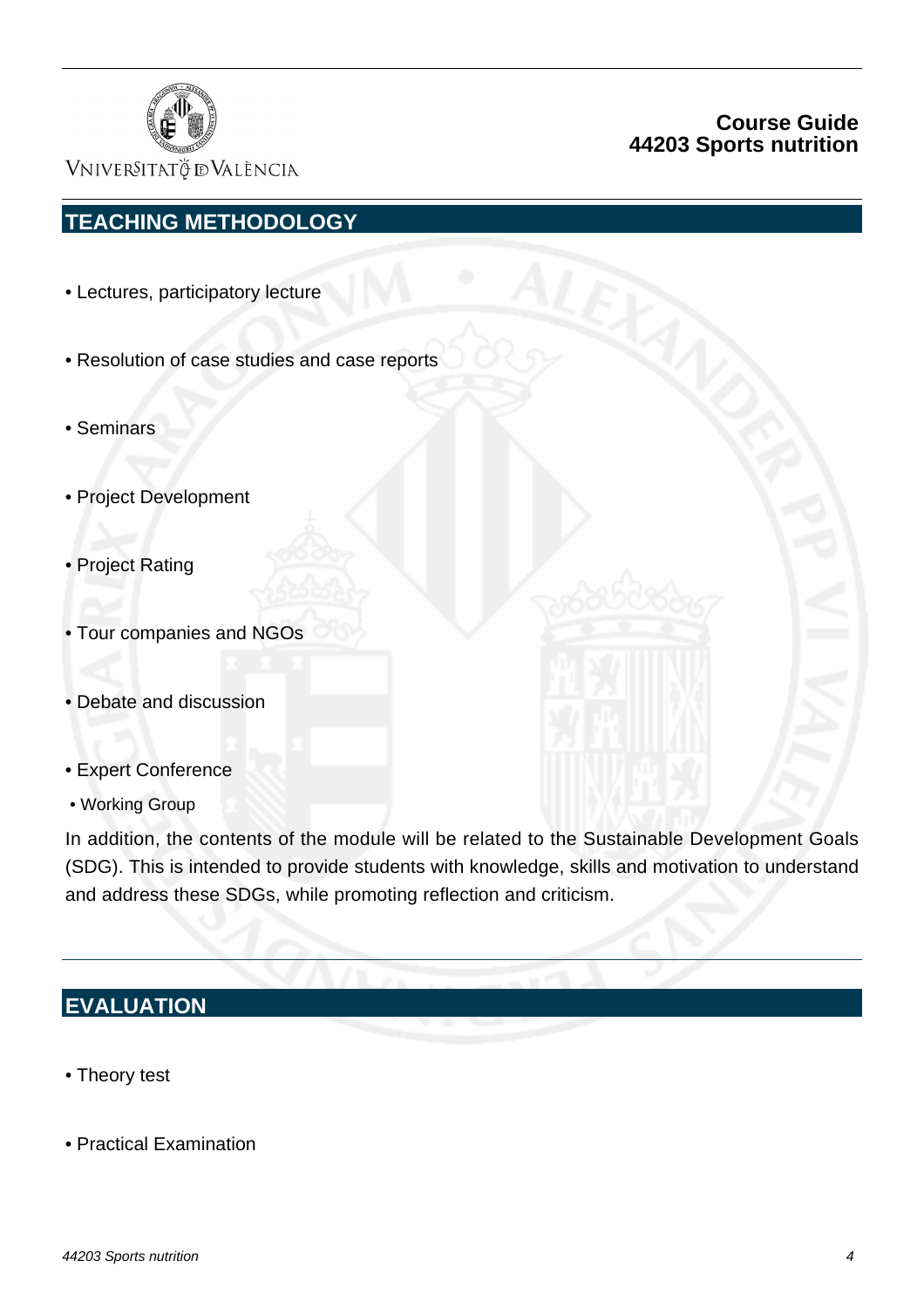

### **Course Guide 44203 Sports nutrition**

## Vniver§itatğ dValència

### • Group work

• Attendance and participation

# **REFERENCES**

#### **Basic**

- Rodríguez, V.M.; Urdampilleta, A. Nutrición y dietética para la actividad física y el deporte. Ed. Netbiblo. 2014
- Burke, L. Nutrición en el Deporte. Editorial Médica Panamericana. 2010
- Cabañas, M.D.; Esparza, F. Compendio de cineantropometría. CTO editorial. 2009
- Bernardot, D.; Nutrición deportiva avanzada. Editorial Tutor. 2007
- Villa J.G.; Córdoba, A.; González, J.; Garrido, G. Nutrición del deportista. Editorial Gymnos. 2000.
- González, J.; Sánchez, P.; Mataix, J. Nutrición en el deporte. Ayudas ergogénicas y dopaje. Editorial Díaz de Santos. 2006.

#### **Additional**

- González, J.C. Ayudas ergogénicas y nutricionales. Editorial Paidotribo. 2006
- Gallego, J.G.; Villa, J.G. Nutrición y ayudas ergogénicas en el deporte. Editorial Síntesis. 1998.

# **ADDENDUM COVID-19**

**This addendum will only be activated if the health situation requires so and with the prior agreement of the Governing Council**

### **1. Contents**

All the contents initially programmed in the teaching guide for the theoretical sessions are maintained.

#### **2. Volume of work and temporary planning of teaching**

Maintenance of teaching planning.

#### **3. Teaching methodology**

From the second semester, substitution of the face-to-face class by videoconferences or recorded power points, uploaded to the virtual classroom of the materials for those sessions (power point presentations, links and related articles). Same materials provided in the original guide for face-to-face teaching. Use of virtual tutorials to answer students' questions.

### **4. Evaluation**

The evaluation modality of this section is maintained. The exam will be held on the date and time originally proposed, electronically, through the virtual classroom. The evaluation will be weighted up to 80% and other activities up to 20%.